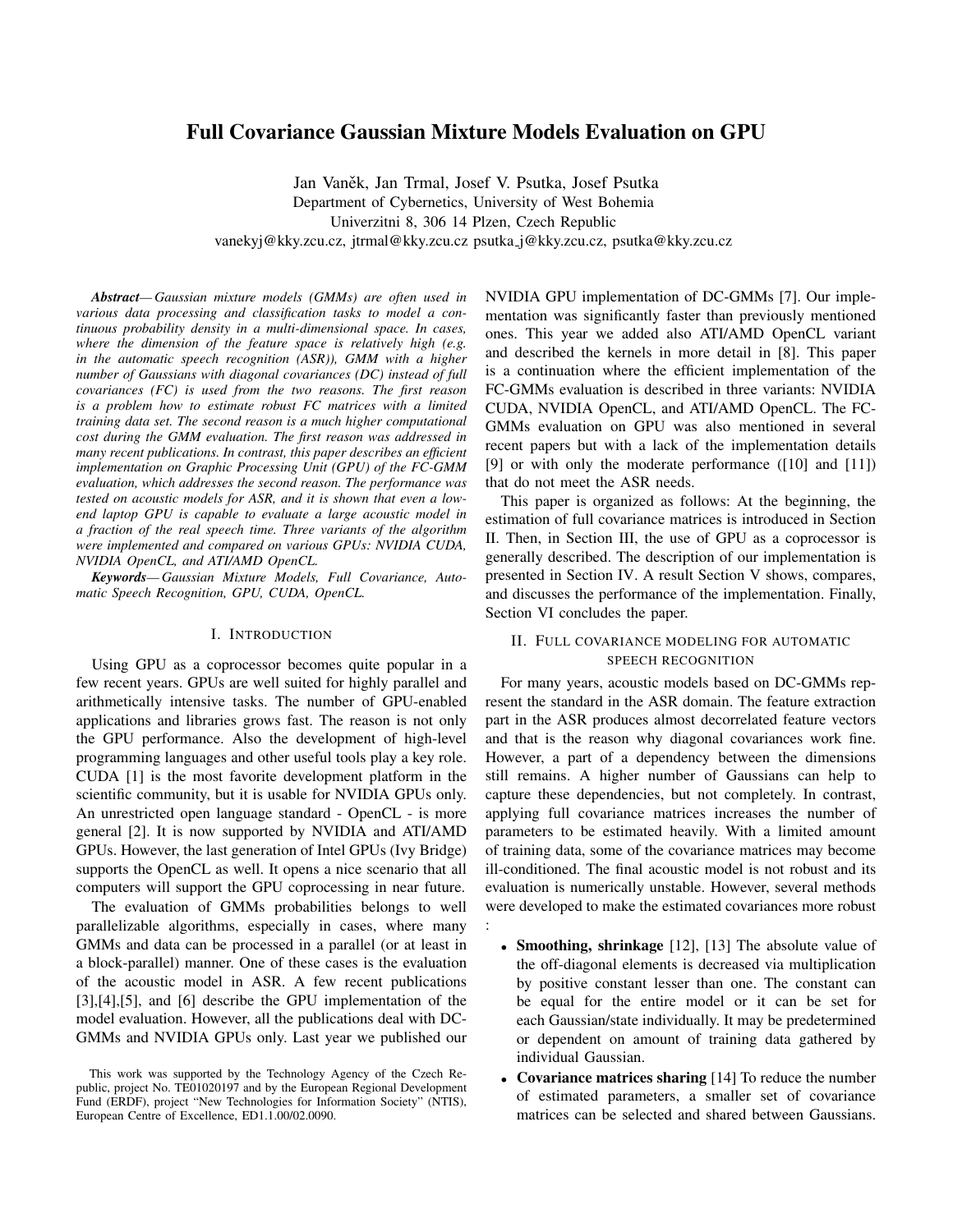The entire matrix or only the off-diagonal part can be shared.

• Variable number of Gaussians Instead of set of GMMs with uniform number of Gaussians, a variable number of Gaussians for individual GMM can be trained. The number of Gaussians is set to keep robustness of the matrices.

#### III. USING GPU AS COPROCESSOR

GPU is a very powerful processor but it is not designed for general computing. It is designed for data-parallel processing, where hundreds or thousands data-parts are processed independently in the parallel manner. GPU is equipped with many cores (therefore GPU is also called many-core processor). These cores are grouped into multiprocessors, which execute the same code with different data. It leads to programming model based on a double-hierarchical parallelization. In first coarse-grained level, entire data are split between larger blocks. These blocks are processed by single multiprocessor. In fine-grained level, the data-part (block) is handled by many threads in a single-instruction-multiple-data manner. Threads inside the block can share some limited amount of data and do local synchronization. The global synchronization is achieved at the end of the GPU program (kernel). Therefore, splitting the algorithm into more kernels may be necessary. Atomic instructions can be also used for synchronization in local or global domain. The programming model fit to NVIDIA and ATI/AMD GPUs (and other many-core architectures) and therefore programming languages CUDA and OpenCL are practically equivalent. They differ in terminology but the programming style is identical and transition from CUDA to OpenCL or vice versa is relatively easy. NVIDIA and AMD provide many very good guides, tutorials, documents, and examples [1], [15]. Therefore, broader knowledge about GPU computing can be easily gathered.

Good knowledge about programming model is necessary to implement an algorithm on GPU. But, making the program efficient on target architecture needs much more effort and experience. In addition, more code variants need to be prepared for individual GPU architectures or data kinds/sizes [16]. Usually, it is not enough to keep in mind only the recommendations from optimization guides provided by NVIDIA or AMD.

# IV. AN OPTIMIZED KERNEL FOR LIKELIHOOD CALCULATION

Our implementation is developed for the evaluation of the acoustic model in the real-time ASR. However, the same optimization tips and tricks can be used also in other domains. The model consists of  $N$  tied-states, which are modeled as a GMM with M Gaussians. The evaluation of the model stands in evaluation of posterior probabilities of GMMs for given stream of the feature vectors  $x_t$  of dimensions D. The probabilities are computed according to

$$
p(\boldsymbol{x_t}|\Theta_n) = \sum_{m=1}^{M} \frac{w_{nm}}{(2\pi)^{N/2} |\boldsymbol{C}_{nm}|^{1/2}} \tag{1}
$$

$$
\exp(-\frac{1}{2} [(\boldsymbol{x_t} - \boldsymbol{\mu}_{nm})^T \boldsymbol{C}_{nm}^{-1} (\boldsymbol{x_t} - \boldsymbol{\mu}_{nm})]),
$$

where  $p(\mathbf{x}_t | \Theta_n)$  is the posterior probability of the feature vector  $x_t$  and given state n,  $w_{nm}$ ,  $\mu_{nm}$ , and  $C_{nm}$  are weight, mean vector, and covariance matrix of the Gaussian  $m$  in the sate  $n$ , respectively. The probability is computed in a logarithmic domain in order to bring a better numerical stability:

$$
\log(p(\pmb{x_t}|\Theta_n)) = \text{LogSum}_{m=1}^M (K_{nm} - 1/2e(\pmb{x_t}|\Theta_{nm})) \quad (2)
$$

$$
e(\boldsymbol{x_t}|\Theta_{nm}) = (\boldsymbol{x_t} - \boldsymbol{\mu}_{nm})^T \boldsymbol{C}_{nm}^{-1} (\boldsymbol{x_t} - \boldsymbol{\mu}_{nm}),
$$
 (3)

where  $LogSum()$  is a function, which calculate the sum in a non-log domain while the input and the output is in the log-domain.  $K_{nm}$  is a pre-calculated constant from Gaussians parameters  $\Theta_{nm}$  and it is a logarithm of the initial fraction from the Equation (1).

From the definition of the problem above, a large amount of parallelism is possible due to the independence of states and feature vectors. A partial independence of Gaussians and dimensions can be also utilized. Then multiple degrees of the parallelism offer high number of possible variants how to implement the algorithm to the target architecture. However, there are also some constraints and required data sizes, which need to be met. In the ASR, the typical sizes are thousands of states, tens or hundreds of Gaussians per state, and the dimension about 40. The number of feature vectors is also high, but the decoder in the ASR usually goes through the time-sequence successively. In tasks of real-time ASR, the number of the available feature vectors is very limited, because the larger feature vectors buffer increases the ASR delay.

Although, we have done three variants of the implementation, which share a common ground. The entire evaluation is handled by a single kernel. The work is split into blocks of 8 feature vectors and 64 or 128 of states. Threads are mapped to the states and each thread computes final probabilities for 8 feature vectors in the block. All input data are arranged in the memory to the order in which they are read by the threads. It ensures a fast coalesced memory access. In addition, a texture memory is used for all the read-only data. The dimension of feature vectors and model parameters is extended to be dividable by 4 and the additional dimensions are padded with zeros. It allows to read and to store all the data as a float4 data type. The loops inside the kernel can be partially unrolled by factor of 4 also. The kernel pseudo-code is in Algorithm 1. It consist of three loops. The main loop is for the Gaussians and the inner loops are going through the inverse covariance matrix. In fact, it goes only through the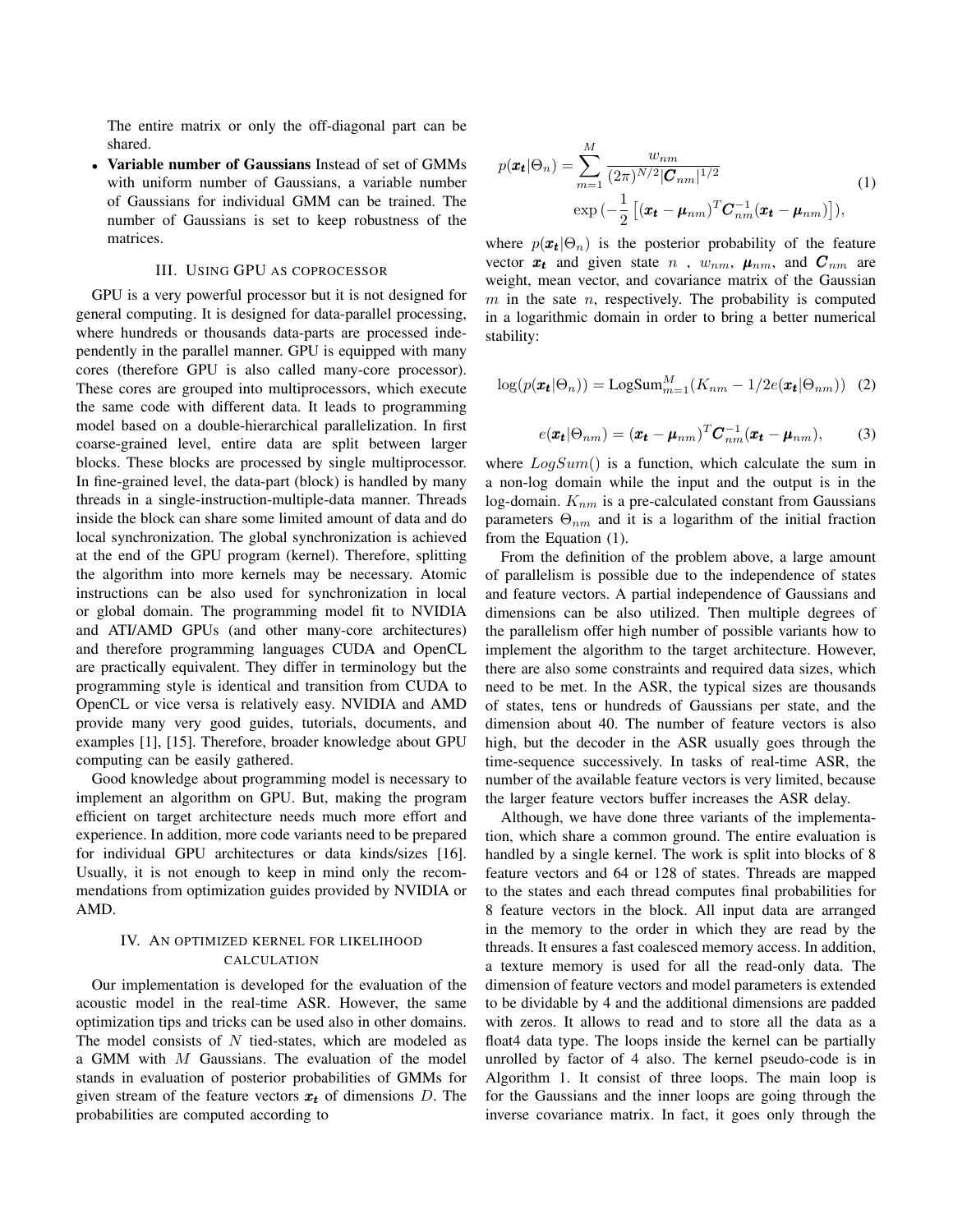triangular matrix because of the covariance symmetry. The off-diagonal elements are doubled and only the triangular part of the matrix is stored in order to reduce memory size and bandwidth requirements. The  $addLog()$  is implemented as  $max(x, y) + log(1 + exp(min(x, y) - max(x, y))).$ 

| 1 set 8 likelihood registers to "log-zero"                     |  |
|----------------------------------------------------------------|--|
| <b>2 for</b> each Gaussian <b>do</b>                           |  |
| set 8 accumulators to zero<br>3                                |  |
| compute address into model texture memory<br>$\boldsymbol{4}$  |  |
| <b>for</b> <i>i</i> , all dimensions, 4 at once <b>do</b><br>5 |  |
| fetch float4 mean(i)<br>6                                      |  |
| <b>for</b> $j \leq i$ , 4 at once <b>do</b><br>7               |  |
| if $i \neq j$ , fetch float4 mean(j)<br>8                      |  |
| fetch 4xfloat4 block of inverse covariances<br>9               |  |
| icov(i, j)                                                     |  |
| compute updates for all 8 accumulators with<br>10              |  |
| 4x4 submatrix                                                  |  |
| end<br>11                                                      |  |
| end<br>12                                                      |  |
| fetch $K$ constants for actual Gaussians (a float per<br>13    |  |
| thread)                                                        |  |
| add K const. to all 8 accumulators and do add $Log()$<br>14    |  |
| <b>15 end</b>                                                  |  |
| 16 store final likelihoods                                     |  |
| Algorithm 1: Kernel pseudo-code for FC-GMM likeli-             |  |

hoods computation

## *A. NVIDIA variants*

NVIDIA CUDA and NVIDIA OpenCL variants are equivalent. The kernel is the same, only the programming languages are different. In the CUDA variant, 1D textures are used for a slightly better performance. 2D textures need to be used in the OpenCL because large 1D textures are not supported. It is suitable to use the NVIDIA fast local memory. We use it to store the entire set of 8 feature vectors. The data are preloaded on the beginning of the kernel and than shared between all the threads. All threads access the same place in the local memory. Therefore, no bank conflict arises. All other variables (likelihoods, accumulators, temporary means and inverse covariances) are in the register memory. To reduce the number of used registers, the computation of 4x4 inverse covariances (icov) submatrix accumulators is split to 4 parts and the float4 icov variable is reused. 64 states/threads in the block was the optimal value for tested NVIDIA GPUs.

## *B. ATI/AMD variant*

ATI/AMD GPUs differ from NVIDIA GPUs in the architecture, mainly in following features:

• Entire core has the same clocks (NVIDIA has higher clocks for the computing core, excluding new Keplerbased GPUs).

- Each stream core is equipped with five or four stream processors. This is why ATI/AMD GPUs have a higher raw computational performance than comparable NVIDIA GPUs.
- On chip local memory (32kB) is relatively slow in comparison with the register (note that HD 4000 and older have no local memory).
- Relatively large (256kB) register space is available.
- Best performance is obtained when using vectorized data types (as float4).

We use no local memory, because of it's limited bandwidth. The feature vectors are read through the texture cache and stored in float4 registers. All the needed data for new  $i, j$ coordinates are fetched at once at the beginning of the most inner loop. ATI/AMD performance is sensitive to interposing branches or memory fetches into computing block of code. Therefore, it is advisable to make the memory-related and the computing blocks of the code as large as possible. Also indexes needed to memory operations should be computed in advance because they may violate the memory-related block. ATI/AMD variant uses 128 threads/states in the block.

#### *C. Variable number of Gaussians*

If the number of Gaussians per state is constant, the algorithm and data preparation becomes simpler. However, only minor changes need to be done to support the variable number of Gaussians. Because 64-states (or 128-states) are computed together in the independent blocks, a constant number of Gaussians per state has to be ensured within individual blocks only. Therefore, states of the acoustic model are sorted in advance according to the number of Gaussians per state and divided into 64-state blocks. Usually, some virtual Gaussians need to be added, but the total number of virtual Gaussians is negligible. Only an additional memory-offset vector needs to be passed into the kernel because 64-states data-blocks vary in size size.

# V. RESULTS

The performance of the GPU implementation is often presented as a speed-up of baseline CPU variant. But the speed-up value depends on both implementations. It is always simpler to use a slower baseline than really speed-up the GPU variant. In [17], a group of researchers from Intel optimized 14 popular algorithms for both platforms (Core i7 960 CPU and NVIDIA GTX 280 GPU) and they found out that the average speed-up was 2.5x only. Note that not all of the tested algorithms fit to the GPU architecture well. We use rather some absolute metrics to present the implementation performance.

We make a benchmark, which evaluates a FC-GMM based acoustic model. We also chose two metrics. The first one is an inverted real-time-factor (1/RTF), which compares the total length of processed speech with the total elapsed time including CPU-GPU memory transfers. It means that if we process a minute of speech during one second we get 1/RTF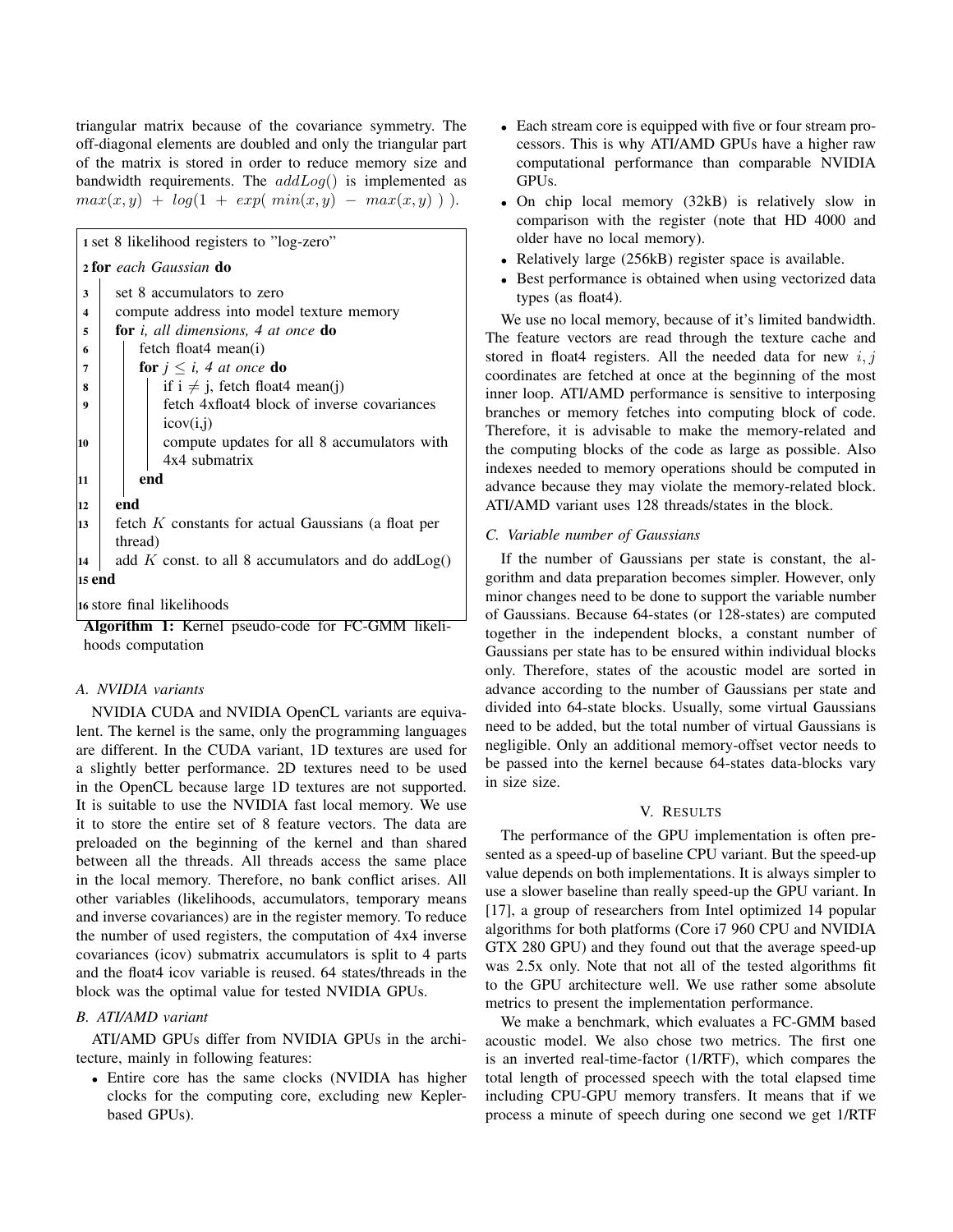

Fig. 1. *Performance result achieved with six tested GPUs. GFLOPS and inverted real-time factors (1/RTFs) of our three implementation variants. Tested on model with 80k FC-Gaussians in total, 36 dimensions. 1/RTF calculation is based on 100 vectors per second rate. GPU elapsed time includes CPU-GPU memory transfers.*

60x (with respect to 100 feature vectors per second). The second performance metrics is GFLOPS (billions of floatingpoint operations per second). The total number of needed floating point operations in the task is a product of the number of the feature vectors, the total number of the Gaussians, and the number of flops needed to evaluate one Gaussian and one vector, which we defined as 5 flops for each of  $D(D-1)/2$  offdiagonal (triangular-half) covariance elements, plus 4 flops for diagonal D elements, and 9 flops for addLog function. Note that the potential virtual Gaussians are not included into the total flops count.

We tested three GPUs from each of both vendors:

- NVIDIA GTX 580 (512cores, 1,560 MHz)
- NVIDIA GT 240 (96 cores, 1,340 MHz)
- NVIDIA FX 770M laptop (32 cores, 1,250 MHz)
- ATI Radeon HD 5870 (1600 cores, 850 MHz)
- ATI Radeon HD 5670 (400 cores, 775 MHz)
- ATI Mobility Radeon HD 5470 laptop (80 cores, 750 MHz)

We used Windows 7 64bit with CUDA 4.0, NVIDIA 285.86 and ATI Catalyst 11.6 drivers.

We tested our implementation on an acoustic model with

80k Gaussians in total (5k tied states, 16 Gaussians each), dimension of feature vectors was 36. The total GPU elapsed time included CPU-GPU memory transfers of data and results. The initialization of GPU and the initial upload of model parameters were not included. GPU kernel was called for 256 feature long blocks of vectors. The achieved results are given in Fig. 1. The 1/RTF are in a range from 1.4x to 59x. It means up to 59-times faster than the real processed speech length. Even the slowest laptop GPU meets the realtime constraint. The ATI/AMD GPU architecture fits well to this algorithmically intensive task and the performance of ATI GPUs is better than the performance of the comparable NVIDIA GPUs. The difference between the NVIDIA CUDA and the OpenCL variant is also interesting. Although the kernels are identical the performance of OpenCL variant is significantly better. In our previous paper [7], we compared the NVIDIA CUDA and the OpenCL variant on diagonal covariance GMMs and there was no difference between them. We also tried cross-tests: NVIDIA OpenCL variant running on ATI hardware and vice versa. A significant performance drop between 15% and 50% was observed on the cross-tests.